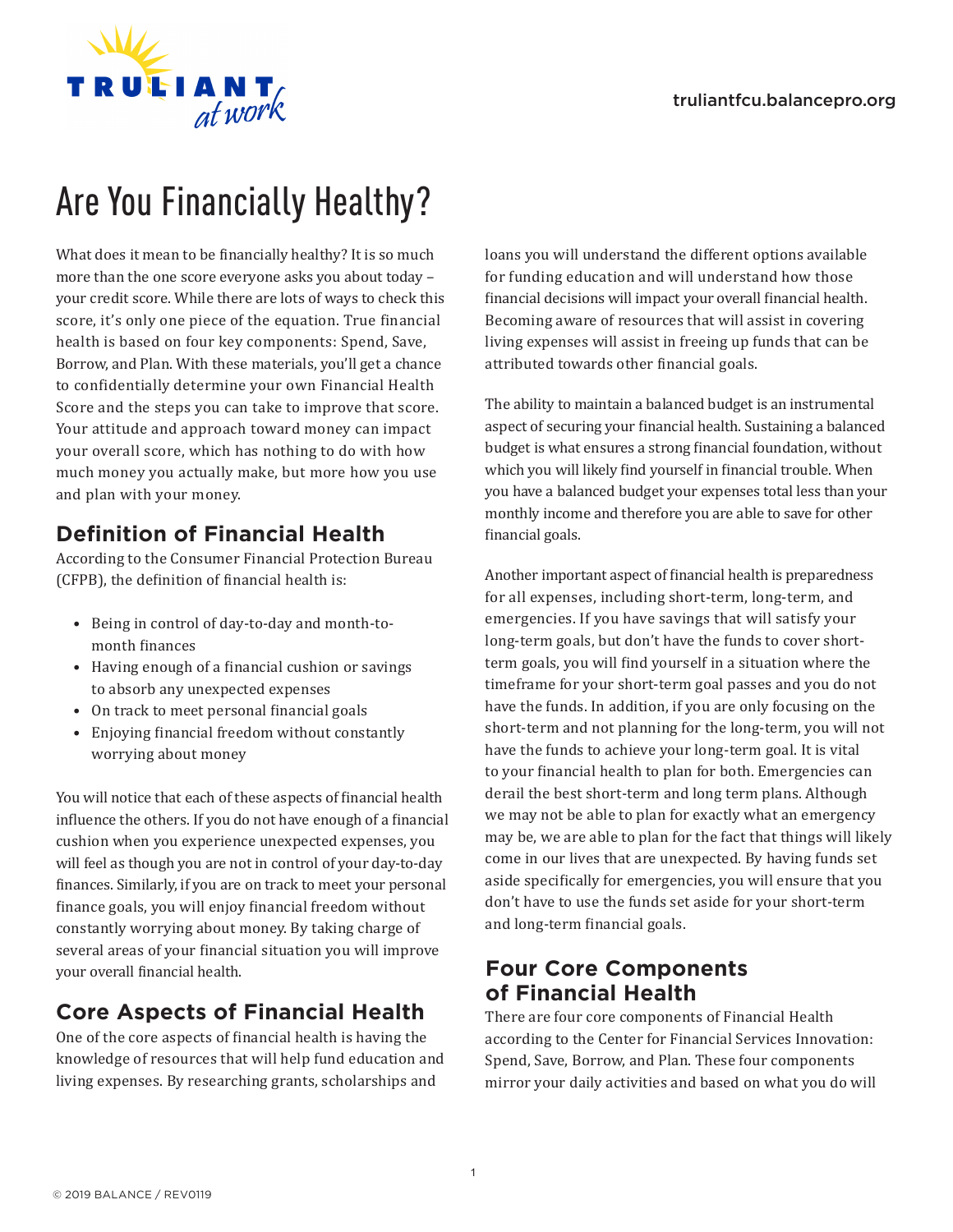#### truliantfcu.balancepro.org



either add or detract to your current and future financial wellness. For example, how well are you prepared for a car breakdown or an unexpected medical bill? Will you be able to save for college or go on your dream vacation without having to incur debt? Take the "How Financially Healthy Are You?" quiz to calculate your Financial Health Score.

# **Improving Your Financial Health**

If you have excellent financial health, congratulations on effectively combining financial products and using planning tools. If you have good financial health you may be effectively using financials products to build resilience or create opportunities, but have room to improve.

If you have poor financial health, don't worry you can improve. You should explore new methods for managing your financial life, focusing on balancing income and expenses, mitigating risks, and saving for the future.

Let's examine each of the core components and what makes up good financial health next.

#### **You are financially healthy when you …**

- 1) Spend less than income
- 2) Pay bills on time and in full

Creating a budget is key to spending – in fact, we like to call it a Spending Plan to determine where you want to spend. It might help to determine fixed expenses and variable expenses. This will also help you get a handle on all bills and determine where money is going. Sometimes you'll be surprised where you spend money. Start by reviewing all of your bills and financial institution statements, but also track where you might be spending small amounts of money throughout your day over the course of a month. You'll be surprised at how that coffee, gum, or small toy adds up. Variable expenses are likely a spot you can balance your Spending Plan if you are over in expenses.

#### **You are financially healthy when you …**

- 1) Have sufficient living expenses in liquid savings
- 2) Have sufficient long term savings or assets

Creating emergency savings is great first start to saving. You may think that you have to save a lot, but starting at even ten dollars a month is a positive start toward building a savings. Once you have set aside an emergency savings plan, the next step is to plan for long terms savings – which might be saving toward a specific goal or the start of retirement savings. If your employer offers direct deposit, this is the best place to start because you are creating an automatic savings habit. Another helpful tip – when you get a raise, bonus, or any extra cash, don't spend it! Put it toward one of your savings account immediately and don't even factor it into your Spending Plan.

#### **You are financially healthy when you …**

- 1) Have a sustainable debt load
- 2) Have a prime credit score

A sustainable debt load is one that isn't causing you stress in meeting your monthly obligations. If you must use a credit card, make sure to pay it off every month. As a general rule, your total debts excluding mortgage should be no more than 10 to 15 percent of your take home pay. A sustainable debt load is one that isn't causing you stress in meeting your monthly obligations. If you must use a credit card, make sure to pay it off every month. As a general rule, your total debts excluding mortgage should be no more than 10 to 15 percent of your take home pay. With regards to your housing expenses (mortgage, utilities, maintenance, etc.) it is recommended that amount does not exceed 35% of your take home pay.

When applying for financing, you will likely hear the term "debt-to-income ratio" and this is referring to a consumer's monthly debt payments divided by their gross monthly income. The debt payments included in this calculation are mortgage or rent in addition to all other debt payments. Most lenders are looking for this ratio to be less than 43% in order to provide financing approval. Keep in mind that this ratio is based off of your gross monthly income, but when constructing your monthly budget, you want to use your net income and stick to the recommended budgeting guidelines mentioned above.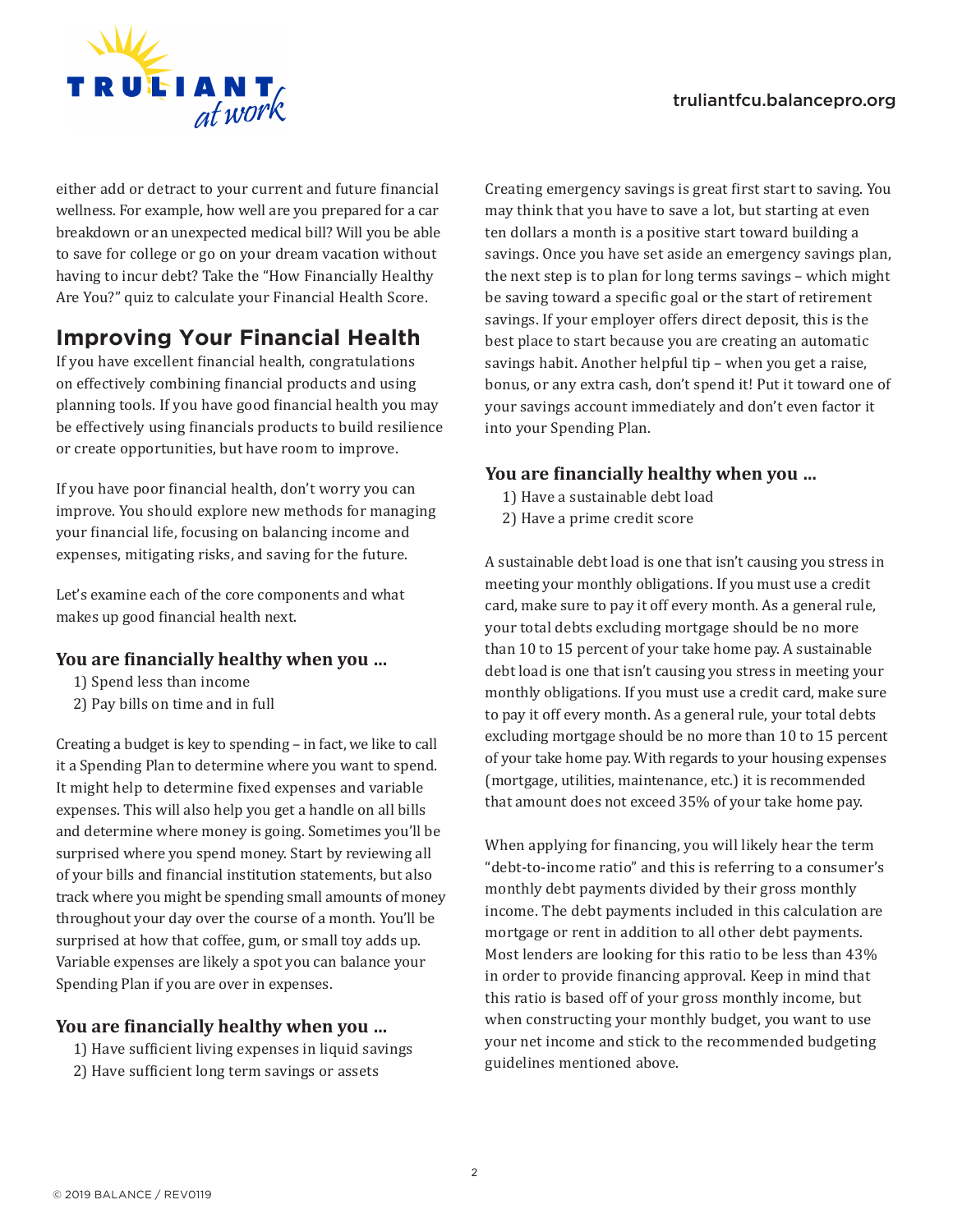

Prime credit is considered good credit by a lender. Does anyone know what makes up a credit score and what is considered prime? Use this as an interactive discussion on what the audience thinks goes into a credit score, including what is considered prime and what is considered subprime.

# **Breaking Down Prime Credit**

Credit score ranges vary be credit bureaus because each bureau has a slightly different score range. FICO credit scores range 300 to 800. Equifax credit scores range from 280 to 850, Experian credit scores range from 330 to 830 and TransUnion credit scores range from 150 to 950. Consumers with scores at the highest end of these ranges are considered to have super-prime credit, and consumers whose scores fall just below that range are considered to have prime credit. For example, Experian classifies super-prime credit as a score ranging from 740 to 830, and prime credit as a score ranging from 680 to 739. Borrowers with prime credit can expect to pay slightly higher interest rates than borrowers with super-prime credit since they are considered to have a slightly higher risk of not repaying their loans. Having a prime credit score might mean paying 1% more on an auto loan than a borrower with a super-prime credit score would pay, for example. Having prime credit usually means you can get a new loan and retain access to your existing credit lines even when the overall credit market is tight. Even in a strong economy where credit is readily available, prime and super-prime borrowers receive most of the credit that banks issue.

The consequences of having a subprime credit score vary. For some consumers, it will mean having to pay higher interest rates for mortgages, auto loans and credit cards. Other consumers may not qualify for conventional loans at all, requiring them to turn to riskier and more expensive ways of borrowing, such as payday loans or car title loans.

#### **Tips To Improving Your Credit**

- Keep balances low on credit cards
- Pay off debt rather than moving it around
- Don't close unused credit cards as a short-term strategy to raise your scores
- Don't open a number of new credit cards that you don't need, just to increase your available credit

It's important to note that repairing bad credit is a bit like losing weight: It takes time and there is no quick way to fix a credit score. In fact, out of all of the ways to improve a credit score, quick-fix efforts are the most likely to backfire, so beware of any advice that claims to improve your credit score fast. The best advice for rebuilding credit is to manage it responsibly over time. If you haven't done that, then you need to repair your credit history before you see credit score improvement.

#### **Tips to Getting Out of Debt**

- Make a List
- Lower Your Rates
- Know How Much You Owe
- Plan Your Strategy
- Monitor and Adjust

**Make a List -** Having everything written out in front of you is really the key to success here. Plus, once you've written it all out, and it's right there in black and white, it may not seem as insurmountable as it did before. Make a list of all your debts: name of creditor, interest rate, balance, minimum monthly payment. Also list how much you'll need to pay in order to zero-out the cards' debt within three years, as found on credit card statements.

**Lower Your Rates -** Paying high interest rates on existing debt causes your debt to really mount, and makes paying it off much more difficult. If possible, you want to lower those interest rates. Based on your credit, you may qualify for much better interest rates on credit cards – call and ask. Also, check into consolidation loans and refinance options for auto and mortgage. Your Credit Union is always a great place to start.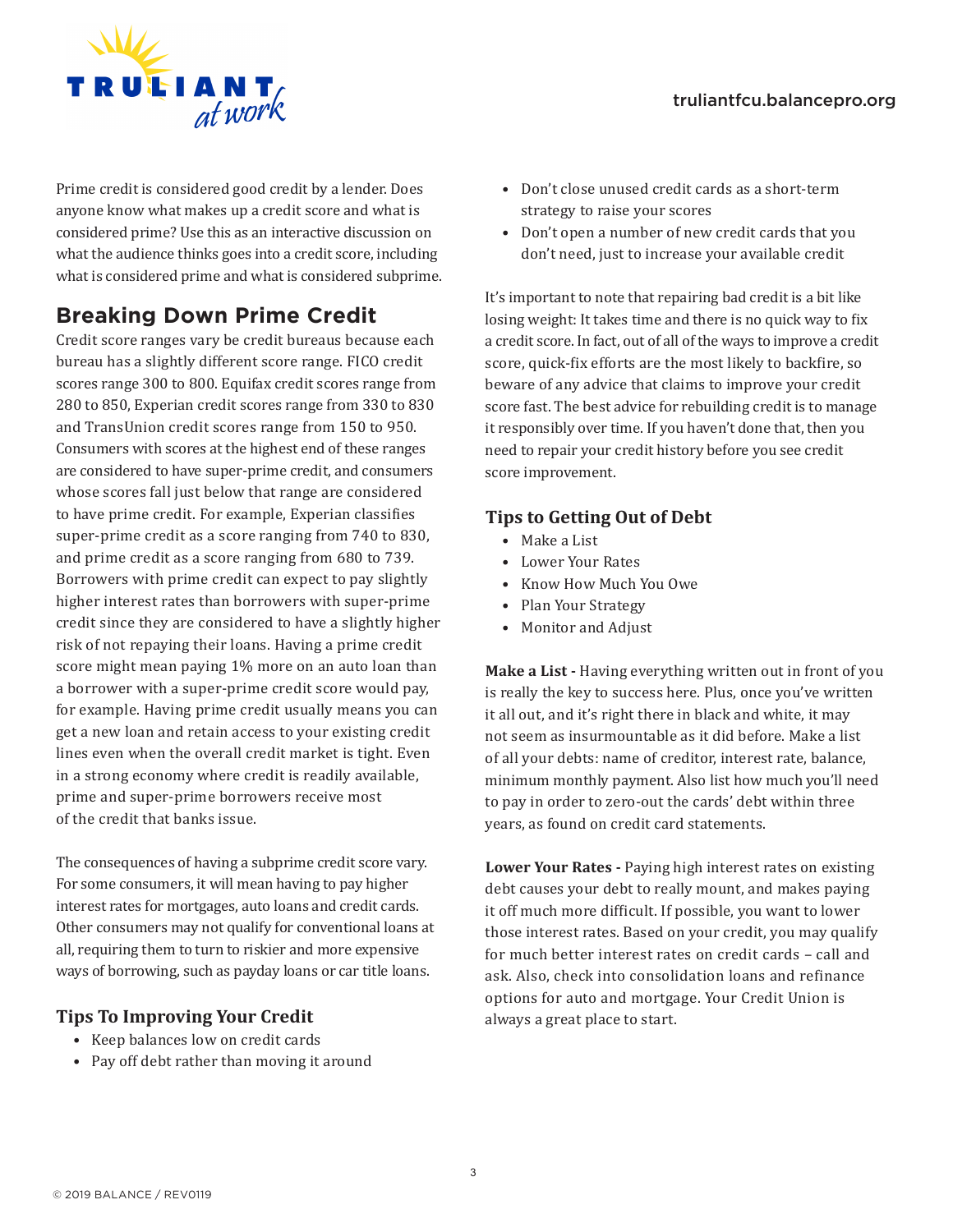

**Know How Much You Owe -** Once you know what your total payoff number is, you'll have a real, complete goal to work towards. Total the three-year pay-off amount for all your credit cards. Add the monthly payments for all other debts. This amount is Your Total Monthly Payment.

**Plan Your Strategy -** There are plenty of ways to attack this problem and you'll likely approach this using a variety of tools and methods. Plan your strategy carefully. Determine if you can afford to pay the Total Monthly Payment until your debt is paid off. If not doable, contact a credit counseling agency and/or bankruptcy attorney for advice. If doable, decide which debt to pay off first. Set up "auto pay" for required minimum for all debts except target debt. Pay as much as possible toward target debt until paid off. Choose new target debt and pay extra toward that one, and so on.

**Monitor & Adjust -** Once your plan is set, don't get too comfortable. You'll need to track your behavior closely to make sure you're making progress, and you'll want to make adjustments when necessary. Monitor your credit score each month to see if your credit score improves (over time it should). As your credit score improves, reconsider a consolidation loan or balance transfers to save money often spent on interest charges for remaining debts. But remember, if you're working on improving your credit score, then a consolidation loan or a balance transfer will harm it. But if you're solely focused on reducing your debt, then a consolidation loan or a balance transfer may be worth it. Stick with your plan until your debt is paid off.

As you begin to work this system, keep in mind that it's not easy. Just like losing weight, losing your debt takes work, but if you genuinely want to slough of that stressful debt, your perseverance can make it happen. And don't fret if you need to make adjustments along the way. This isn't about a quick fix, it's about changing your habits and behaviors so you can achieve your financial goals.

#### **You are financially healthy when you …**

1)Have appropriate insurance 2) Plan ahead for expenses

Life throws many unexpected things at all of us. While we usually can't stop these things from occurring, we can opt to give our lives a bit of protection through appropriate levels of insurance. Insurance is meant to give us some measure of protection, at least financially, should a disaster happen. There are numerous insurance options available, and many financial experts tell us that we need to have these insurance policies in place. Yet, with so many options, it can be difficult to determine what insurance you really need. Purchasing the right insurance is always determined by your specific situation so it's important to get unbiased advice from a licensed advisor. Some key insurance everyone should consider include life insurance, health insurance, auto insurance, mortgage and/or rental insurance, and disability insurance.

Planning ahead for expenses starts with budgeting and also getting that emergency savings plan started.

#### **You Are Financially Healthy When …**

- You spend less money than you make.
- You have enough savings to cover 3 to 6 months' worth of expenses.
- You can come up with \$3000 to cover emergency expenses. This money could come from your savings, interest-free borrowing or the sale of assets.
- You feel confident that you are on track to retire when you plan to.
- You are paying no more than 30 percent of your monthly income towards outstanding debts.
- Your credit score is good or you are actively taking steps to improve it.
- Your financial planning horizon is longer than 1 year.
- Your insurance policies provide you with enough cover in case of an emergency.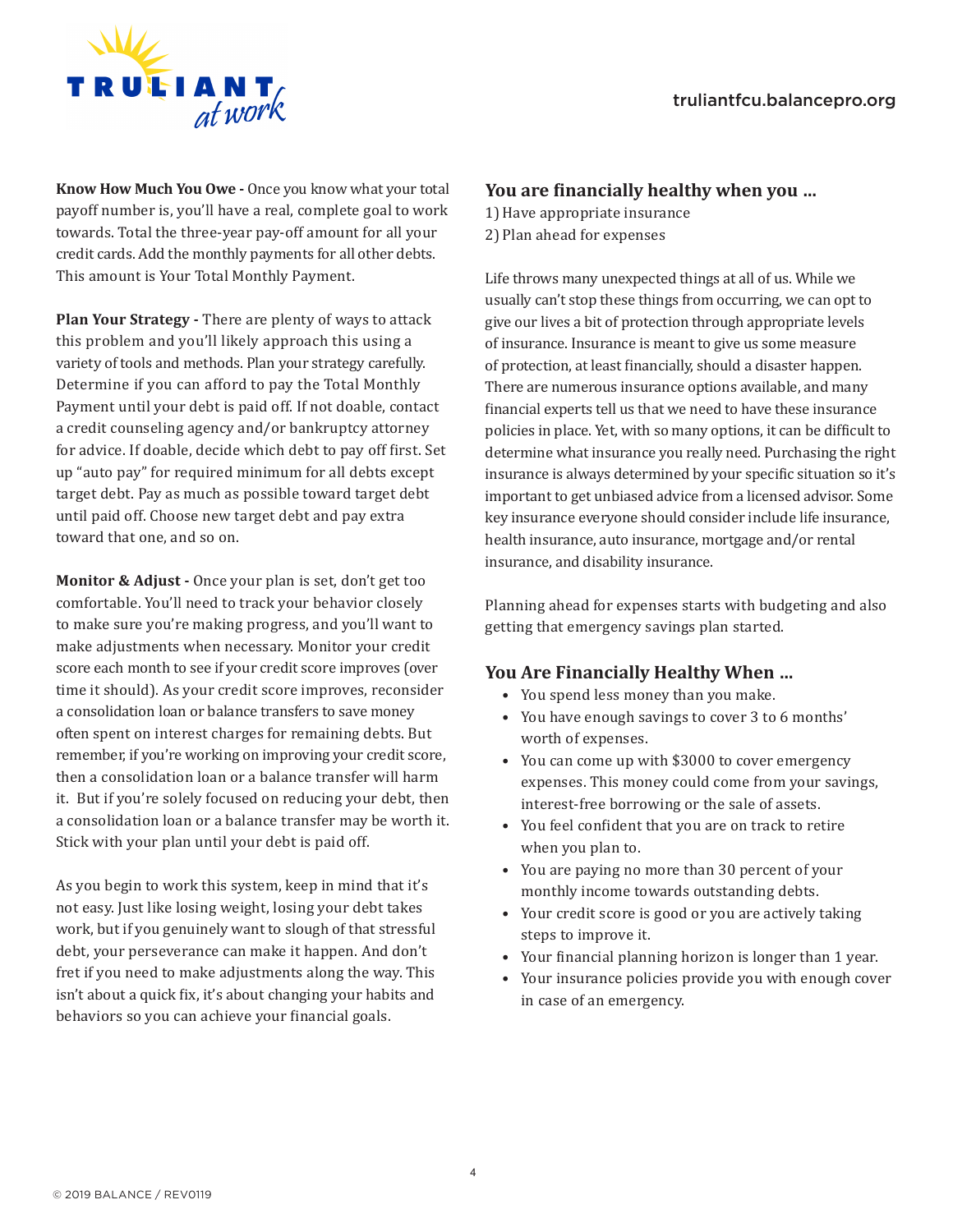

# How Financially Healthy Are You?

Take this quick quiz to find your Financial Health Score. The quiz contains five sections: Spend, Save, Borrow, Plan, and Overall Preparedness & Confidence.

For each question, circle the answer that most closely matches your financial situation, then write your score in the green box. Use the scale at the end of the quiz to review your Financial Health Score.

# **SPEND**

| 1. Over the past year, how would you describe your spending patterns relative to income and expenses? |                                   |                                       |                                   |                                       |                                   |  |  |  |
|-------------------------------------------------------------------------------------------------------|-----------------------------------|---------------------------------------|-----------------------------------|---------------------------------------|-----------------------------------|--|--|--|
|                                                                                                       | Spend much<br>less than<br>income | Spend a little<br>less than<br>income | Spend about<br>equal to<br>income | Spend a little<br>more than<br>income | Spend much<br>more than<br>income |  |  |  |
| Score (circle one):                                                                                   |                                   | 4                                     |                                   |                                       |                                   |  |  |  |

| 2. Over the past year, which of the following statements best describes how well your household is<br>keeping up with your bills and credit card payments? |                                                                  |                                                                   |                                                               |  |  |  |  |
|------------------------------------------------------------------------------------------------------------------------------------------------------------|------------------------------------------------------------------|-------------------------------------------------------------------|---------------------------------------------------------------|--|--|--|--|
|                                                                                                                                                            | Pay all bills and credit<br>card payments on time<br>and in full | Pay most bills and credit<br>card payments on time<br>and in full | Struggle to keep up with<br>bills and credit card<br>payments |  |  |  |  |
| Score (circle one):                                                                                                                                        |                                                                  |                                                                   |                                                               |  |  |  |  |

# **SAVE**

**3. How many months would you be able to live off of your savings? Exclude savings that are set aside in retirement accounts or the sale of assets. Consider basic monthly expenses such as housing, food, taxes, and healthcare.**

|                     | More than<br>a year | More than<br>6 months | $4 - 6$ months $1 - 3$ months | Less than<br>a month |  |
|---------------------|---------------------|-----------------------|-------------------------------|----------------------|--|
| Score (circle one): |                     | 4                     |                               |                      |  |

| 4. Consider a long-term financial goal you have (buying a home, starting a business, retirement). How con-<br>fident are you that you could reach these goals in the time frame that you hope to achieve them? |                |           |                                               |  |  |  |  |
|----------------------------------------------------------------------------------------------------------------------------------------------------------------------------------------------------------------|----------------|-----------|-----------------------------------------------|--|--|--|--|
|                                                                                                                                                                                                                | Very confident | Confident | Not at all<br>Slightly confident<br>confident |  |  |  |  |
| Score (circle one):                                                                                                                                                                                            |                |           |                                               |  |  |  |  |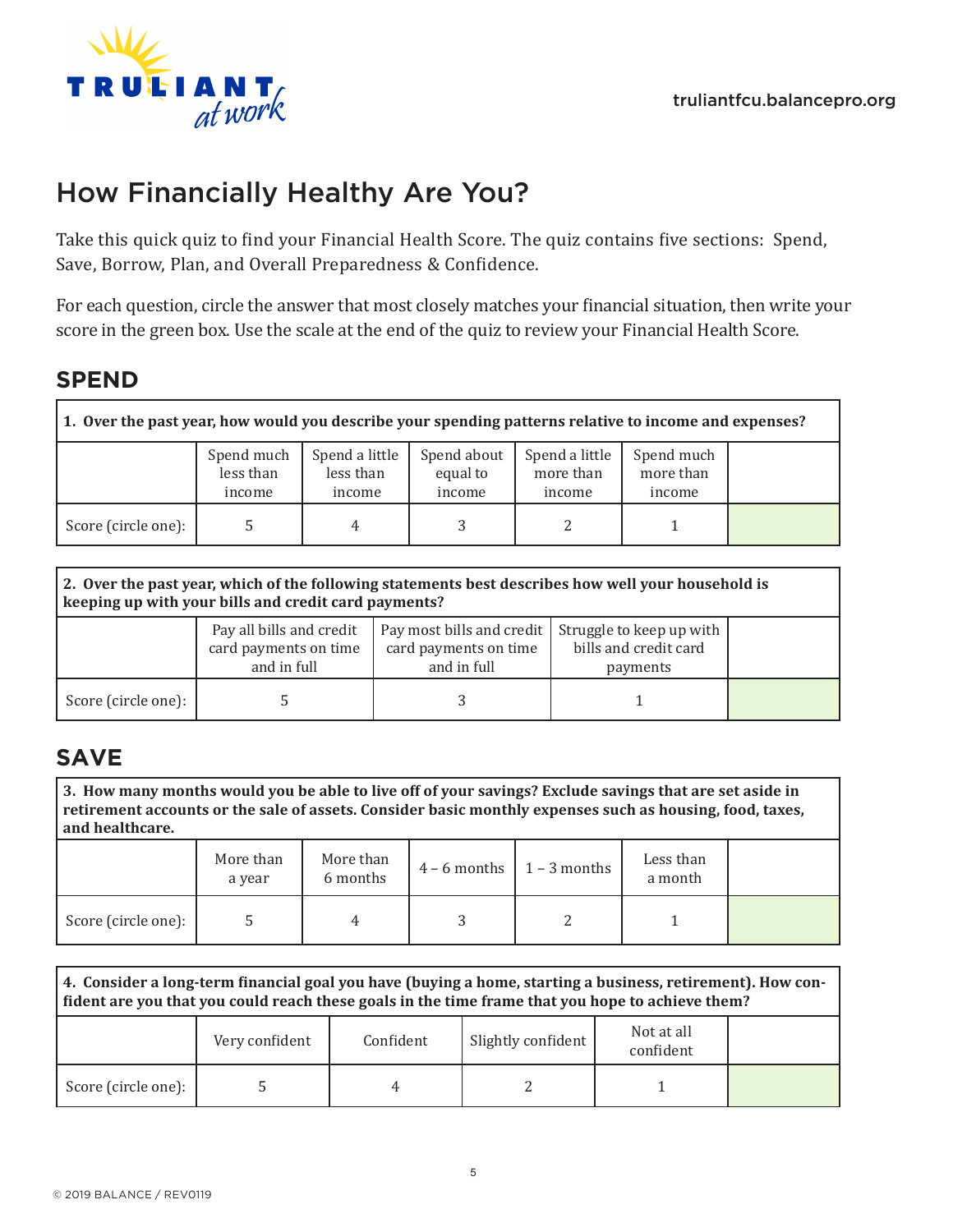

### **BORROW**

**5. As of today, how would you describe the debt your household currently has? Please consider money owed on bank loans, student loans, mortgages, medical debt, past-due utilities, etc., money owed to friends and family, and any credit card balances you carried over from the previous month.**

|                     | Do not have<br>any debt | About the right<br>amount of debt | Have a bit too<br>much debt | Have far too<br>much debt |  |
|---------------------|-------------------------|-----------------------------------|-----------------------------|---------------------------|--|
| Score (circle one): |                         |                                   |                             |                           |  |

**6. What percentage of your monthly income goes to your debt payments? Please consider money owed on bank loans, mortgages, student loans, medical debt, past-due utilities, etc., money owed to friends and family, and any credit card balances you carried over from the previous month.**

|                     | Under 25% | 25% - 50% | $50\%$ - $75\%$ | 75% - 100% |  |
|---------------------|-----------|-----------|-----------------|------------|--|
| Score (circle one): |           | ⊷         |                 |            |  |

| 7. What is your household's credit score? |           |      |      |      |                          |  |  |
|-------------------------------------------|-----------|------|------|------|--------------------------|--|--|
|                                           | Excellent | Good | Fair | Poor | I don't know<br>my score |  |  |
| Score (circle one):                       |           | J    |      |      |                          |  |  |

# **PLAN**

| 8. Do you take steps to maintain or improve your credit score? |                          |                                   |                                      |  |  |  |  |
|----------------------------------------------------------------|--------------------------|-----------------------------------|--------------------------------------|--|--|--|--|
|                                                                | Yes, I take active steps | No, I do not take<br>active steps | I do not need to<br>improve my score |  |  |  |  |
| Score (circle one):                                            |                          |                                   |                                      |  |  |  |  |

| 9. How far in advance does your household plan for upcoming financial obligations or opportunities?<br>(for example, annual bills, life events such as weddings, large purchases, etc.) |                  |                                                                                                              |  |  |  |  |  |
|-----------------------------------------------------------------------------------------------------------------------------------------------------------------------------------------|------------------|--------------------------------------------------------------------------------------------------------------|--|--|--|--|--|
|                                                                                                                                                                                         | More than a year | We do not plan<br>Less than six<br>Between a year<br>ahead for large<br>and six months<br>months<br>expenses |  |  |  |  |  |
| Score (circle one):                                                                                                                                                                     |                  |                                                                                                              |  |  |  |  |  |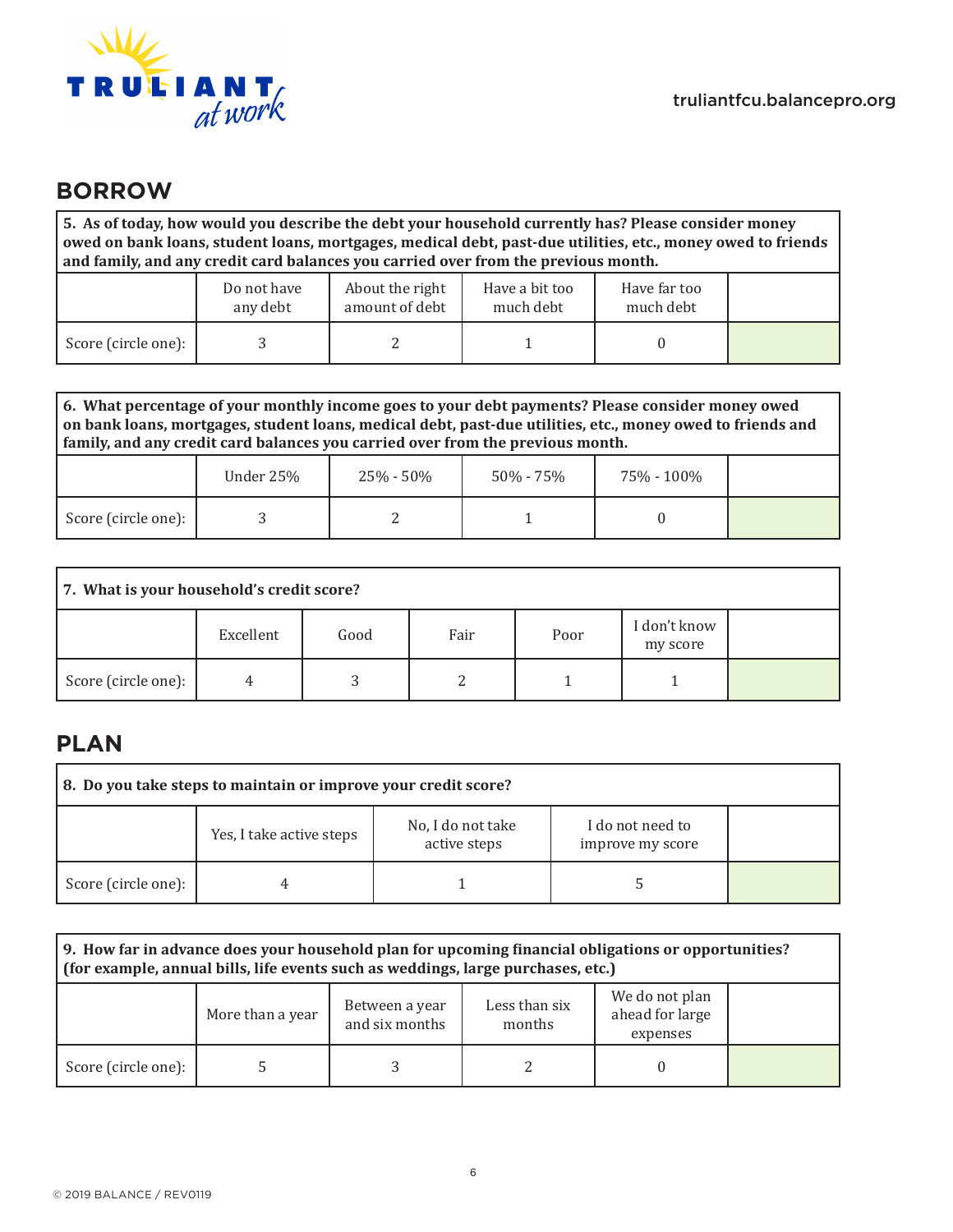

# **OVERALL PREPAREDNESS & CONFIDENCE**

**10. How confident are you that the insurance policies your household owns will provide you with enough support in case of an emergency? Please consider your health insurance, home/rental insurance, life insurance and disability insurance.**

|                     | Very<br>confident | Somewhat<br>confident | Only slightly<br>confident | Not at all<br>confident | I don't have<br>insurance |  |
|---------------------|-------------------|-----------------------|----------------------------|-------------------------|---------------------------|--|
| Score (circle one): |                   | 4                     |                            |                         |                           |  |

| 11. How possible would it be for your household to come up with \$3000 in the next month to deal<br>with an emergency? |               |                      |                      |                        |              |  |  |  |
|------------------------------------------------------------------------------------------------------------------------|---------------|----------------------|----------------------|------------------------|--------------|--|--|--|
|                                                                                                                        | Very possible | Somewhat<br>possible | Not very<br>possible | Not at all<br>possible | I don't know |  |  |  |
| Score (circle one):                                                                                                    |               | 4                    |                      |                        |              |  |  |  |

| Add up all of the numbers in the orange boxes to get your score out of 50 Total: 2005 |  |  |
|---------------------------------------------------------------------------------------|--|--|
|---------------------------------------------------------------------------------------|--|--|

# Review Your Financial Health Score:

To assess your overall score, add all the green scores and write the total at the end of the quiz. To get your financial health score, multiply your number by 2.